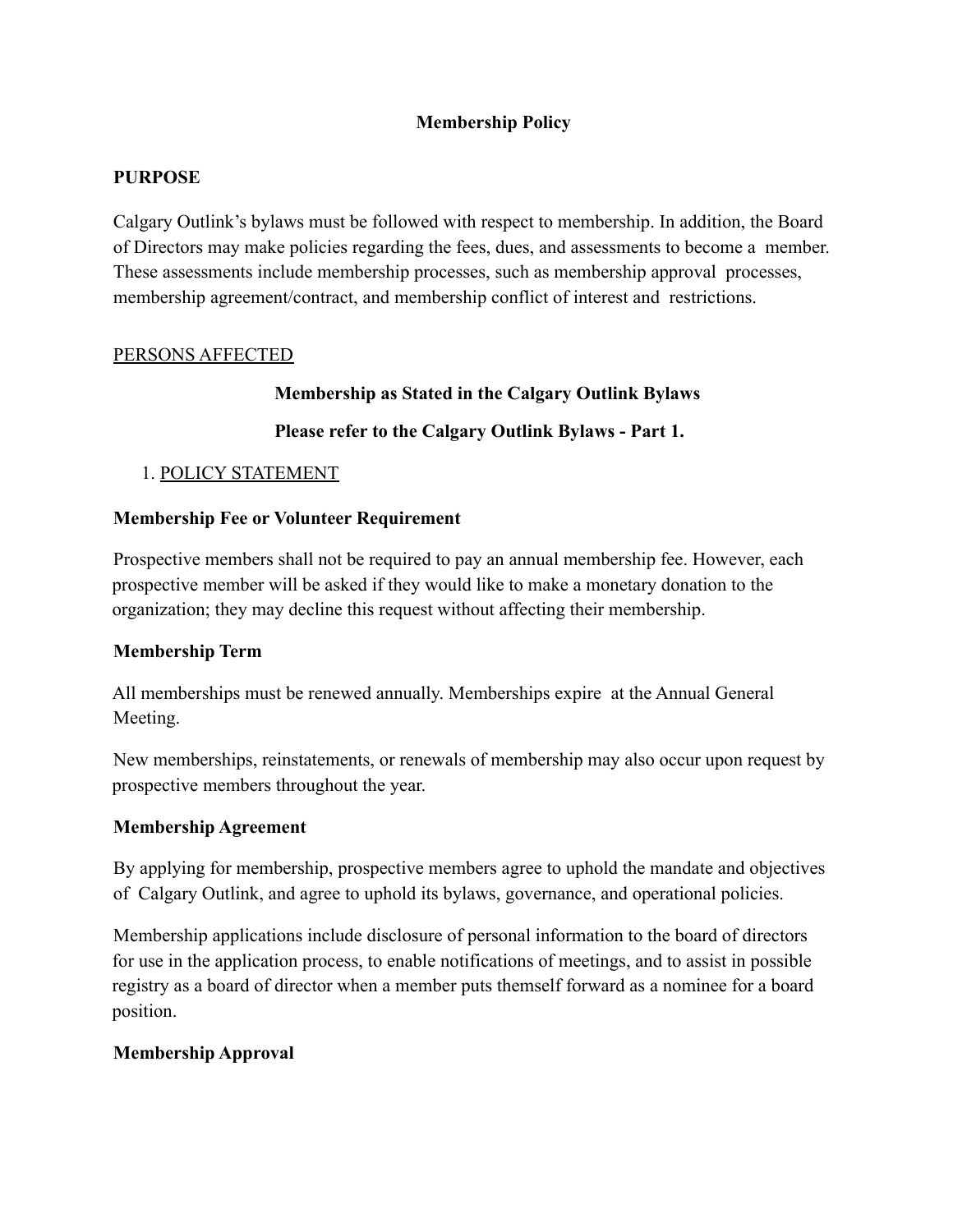All prospective members (new, reinstating, or renewing members) understand that the bylaws of Calgary Outlink require that the board approve applications for membership. Status of a member, voting privileges at Annual General Meetings and other special meetings, and other membership privileges are not obtained without the board first approving membership.

Regular Membership Approval. The Board of Directors delegate the approval of membership to its senior staff person. The senior staff person may approve prospective members as regular members with full voting privileges provided the applicant agrees to all Outlink bylaws, policies, and assessments; there are not concerns about the membership by the board or among members of the society. Only regular members have voting privileges.

Associate Membership Approval. An associate member may participate in Calgary Outlink services and meetings but without voting privileges. Associate members can be moved to regular memberships after confirmation of meeting eligibility requirements

## RESPONSIBILITIES

## **Membership Restrictions and Conflict of Interests**

Members ultimately hold the board of directors accountable and the board of directors hold paid staff and contractors accountable to the society. Conflict of interests can be accentuated when payments are involved for positions. One way to navigate this conflict of interests is to maintain a separation of roles to ensure accountability and mitigate against conflict of interests.

Staff and Membership. No staff or contractors of Calgary Outlink can be a regular member while being paid. Being in the role of staff or contractor and a regular member is considered to be a conflict of interest.

Member Board Positions and Staff Roles. To further mitigate against conflicts of interest, to be voted in as a board member, a staff or contractor must wait 2 years until after the end of their contract to be eligible for nomination for a Board of Director position.

Member Board Positions and Payment. Members of the Board of Directors cannot be paid for their role or services to Calgary Outlink. They may only receive reimbursement of expenses incurred while in the role. If a member of the board of directors wishes to be paid for their services, then they must resign from the board of directors and membership in the society.

To be reinstated as a regular member, the individual may do so after the contract for services is complete; and to be eligible for nomination to the board of directors, they must complete the 2 year waiting period after the end of their service contract.